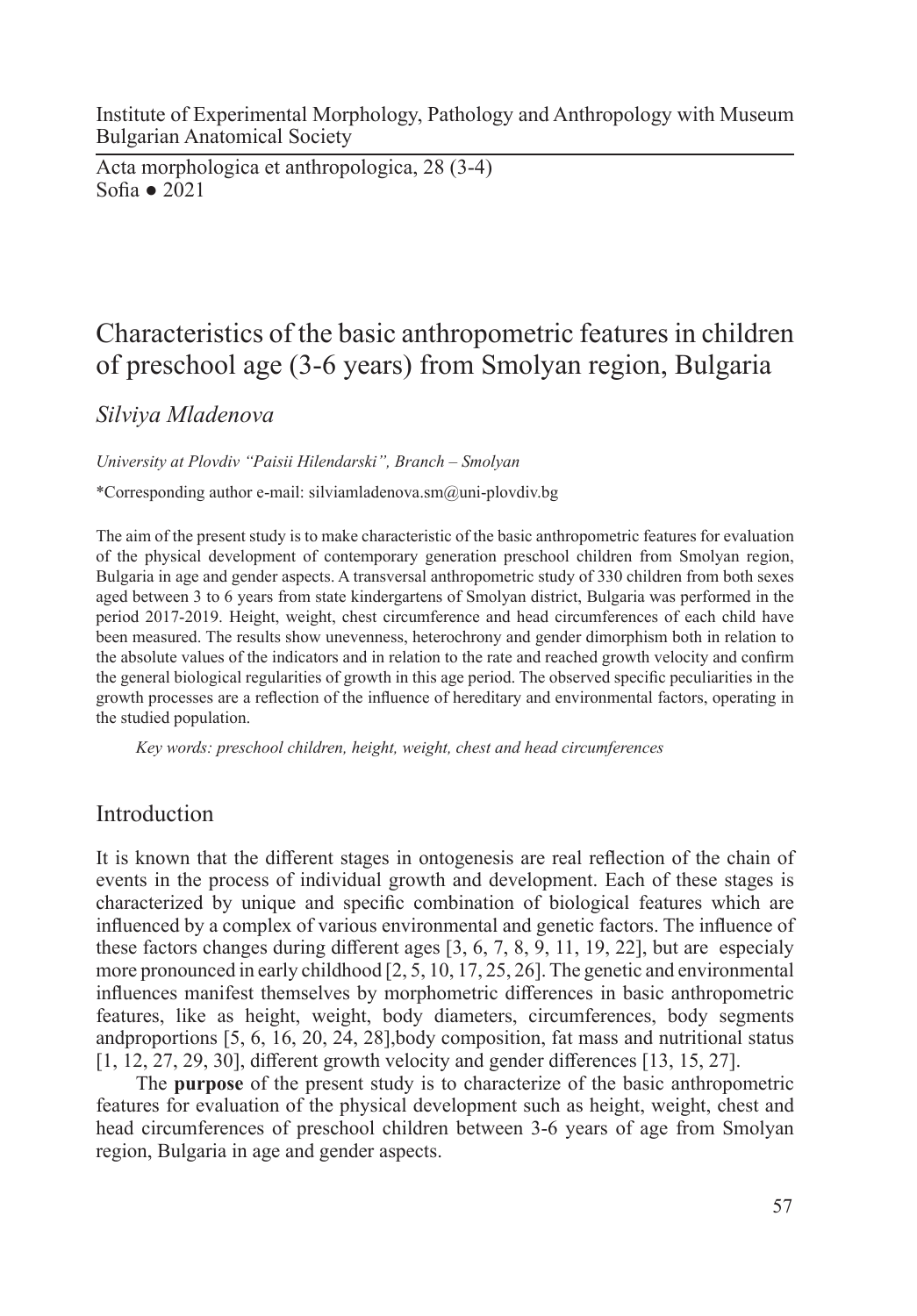### Materials and Methods:

A transversal anthropometric study of 330 children (161 boys and 169 girls), aged between 3-6 years from eight state kindergartens of Smolyan district, Bulgaria was performed in the period 2017-2019. The average age of the children is 3.5, 4.5, 5.5 and 6.5 years. For example, 4-years old are considered the children at age 4.0 years to 4.99 years (**Table 1**).

| Age<br>(years) | Sample A (2017-2019)<br><b>Number</b> |              |     |  |  |  |  |  |
|----------------|---------------------------------------|--------------|-----|--|--|--|--|--|
|                | <b>Boys</b>                           | <b>Girls</b> | All |  |  |  |  |  |
| 3 y.           | 23                                    | 28           | 51  |  |  |  |  |  |
| 4 y.           | 36                                    | 44           | 80  |  |  |  |  |  |
| 5 y.           | 49                                    | 53           | 102 |  |  |  |  |  |
| 6 y.           | 53                                    | 44           | 97  |  |  |  |  |  |
| <b>Total</b>   | 161                                   | 169          | 330 |  |  |  |  |  |

**Table 1.** Characteristics of the sample by age and sex

All studied children are clinically healthy and are of Bulgarian origin. They were examined during their morning classes in kindergartens.

All ethical principles for medical research involving human subjects according Declaration of Helsinki have been adhered [23]. The design of the study has been approved by the Regional Inspectorate of Education of the Bulgarian Ministry of Education and Science in Smolyan and by the Ethics Committee of Filial Smolyan at Plovdiv University. The informed written consent was obtained from parents of all children participating in the study.

Four main indicators for physical development have been measured for each child, as per the methods of Martin-Saller[4]: height (cm), weight (kg), chest circumference and head circumference (cm). The height is measured by original anthropometer GPM (Siber-Hegner Company, Swiss), with a precision up to 0.1cm, and the weight by body composition scale analyzer Tanita BC 465 (Tanita, Japan), with precision up to 0.100 g. The chest and head circumferences were measured by a millimeters band with a precision up to 0.1 cm. The differences in average values in investigated features between both sexes and absolute year increament were calculated. Also the growth velocity (%) was calculated by the relevant formula:  $(X_2-X_1)$  x100)/ $(X_2+X_1)$ , where  $X_2$ is the mean value of a feature for the given age and the  $X<sub>1</sub>$  is the mean value of the same feature for the previous age.

The data have been processed through statistical software suite Statistica 12.0 (StatSoft Inc.), by using analysis of variance. The differences between age and sex groups were evaluated by Student's T-test, with level of significance of p≤0.05.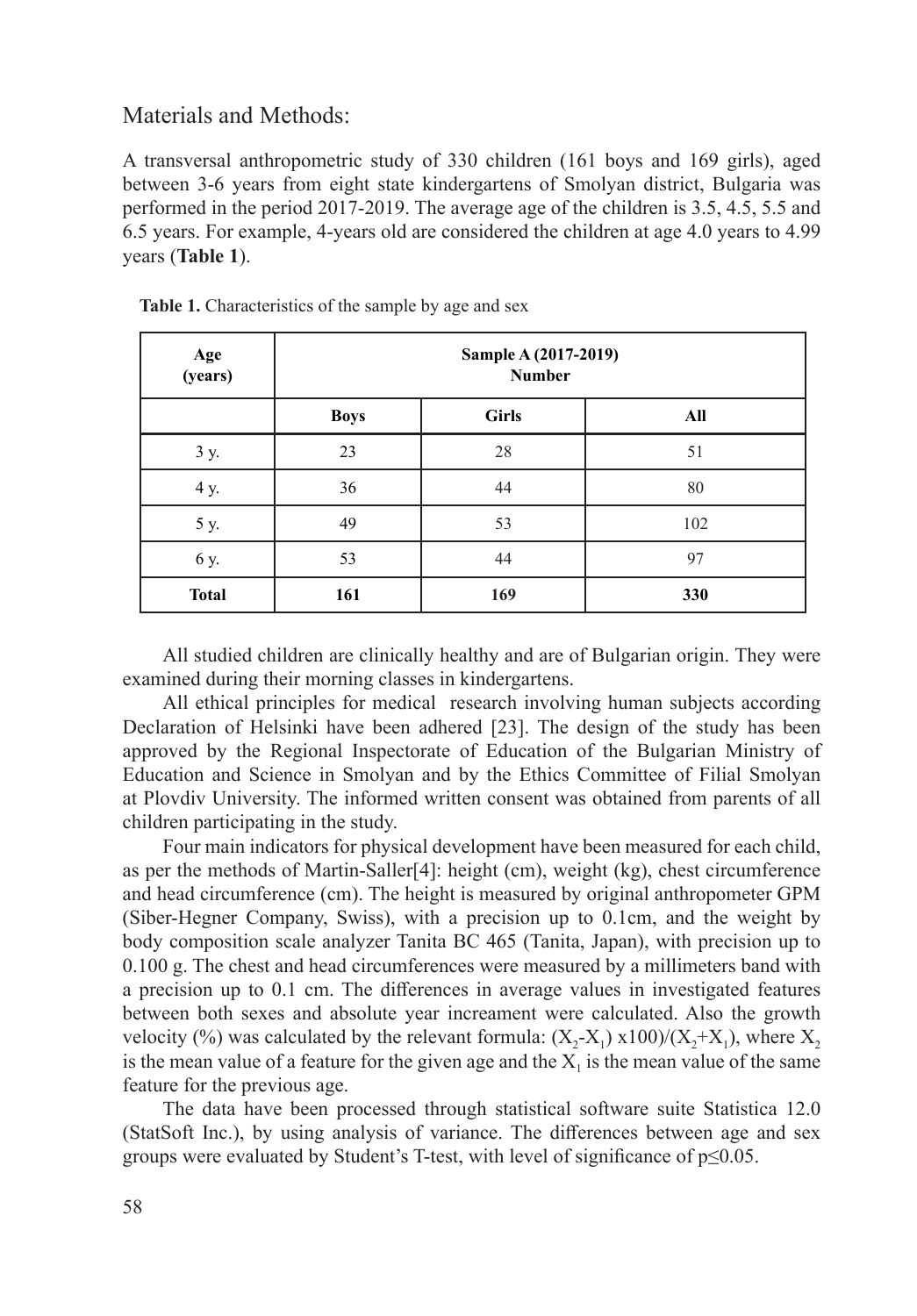## Results

The basic statistical characteristics of the height, weight, chest and head circumferences at preschool age Smolyan children are presented in **Table 2**. The growth velocity (%) and inter-sex differences are presented in **Figures 1-5**.

According to the acquired results, **the height** of the present generation of children in preschool age is intensively increasing in both genders (**Table 2**). The average height of the **girls** at age of 3 years is  $98.6 \pm 4.6$  cm. Until they reach to age of 6 years, the height is increased with totally 19.7 cm and reaches value of 118.3  $\pm$ 4.7 cm. The absolute year increment is between 6.1 and 6.8 cm per year. The growth velocity varies from 2.6% - 3.3%, and for the girls, it is highest in the period between 3-4 years (**Fig. 1**).

For **boys** at age of 3 years, the average height is  $100.8 \pm 5.9$  cm, where it is intensively increasing and reaches values of  $120.3 \pm 5.7$  cm at age of 6 years. The average annual growth in height is intensive during the entire period and the highest values are observed at age between 4 and 5 years, where the height is increased, on average, by 8.8 cm. The growth velocity for the boys varies from 2.1% to 4%, and it is highest at age between 4-5 years. The high growth velocity decrease for both genders at age between 5-6 years (**Fig. 1**).



During the entire studied growth period, the boys are taller than the girls, where the difference in the height are smallest during the  $4<sup>th</sup>$  year (1.2 cm), and largest, and statistically significant among the children at age of 5 years, where the difference goes up to 3.2 cm in favour of the boys ( $p \le 0.05$ ) (**Fig. 5**).

In relation to **body weight** (**Table 2**) the results show that at age of 3 years the weight of the girls is  $15.7 \pm 2.1$  kg, and the boys is  $16.1 \pm 2.1$  kg. The weight is intensively growing during the studied period, where for the boys at age of 6 years, it reaches average values of  $24.3 \pm 6.2$  kg, and for the girls,  $25.2 \pm 7.0$  kg. The absolute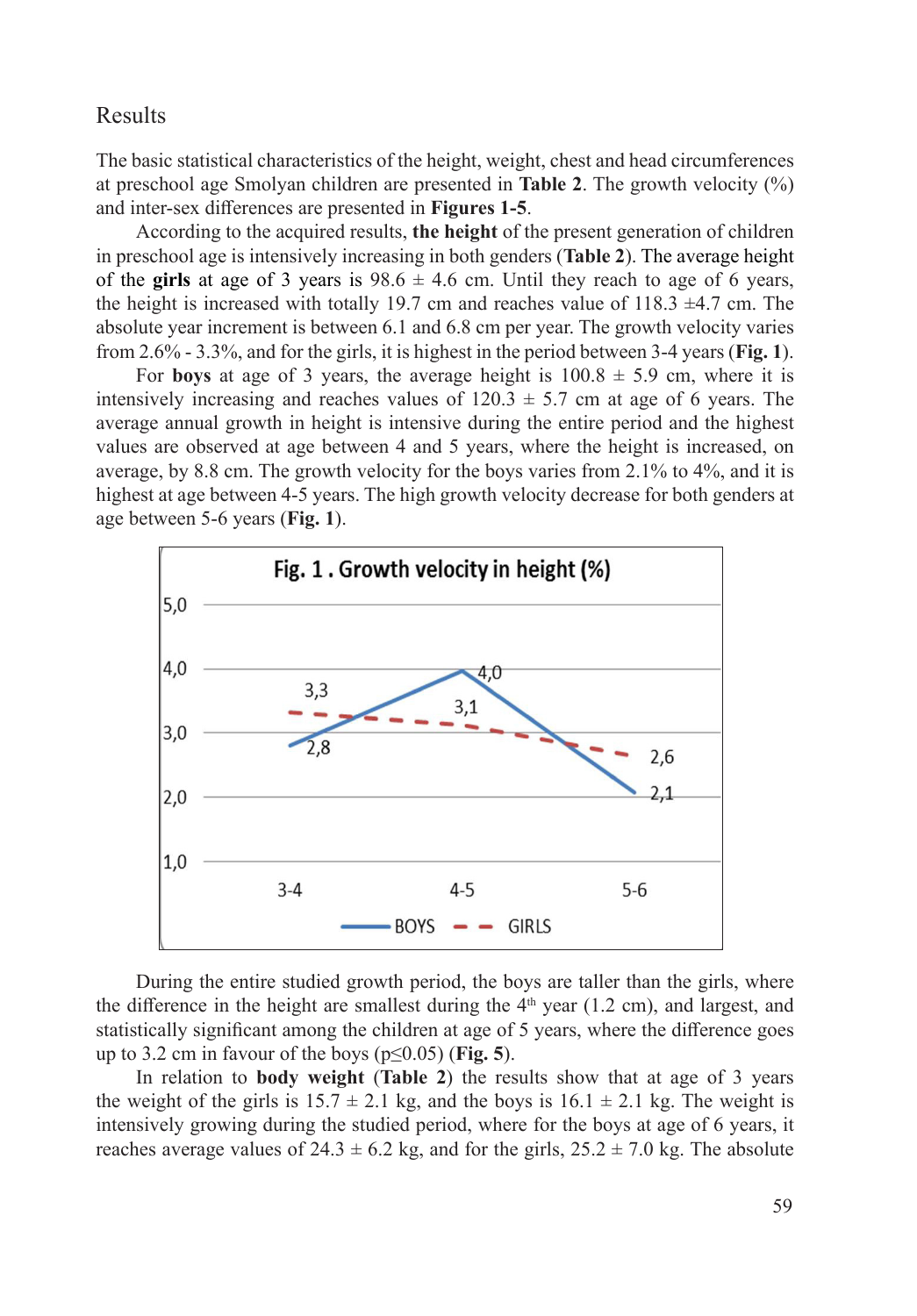|                          | <b>BOYS</b> |       | <b>GIRLS</b> |    |       |           |                                        |                         |                |  |  |  |
|--------------------------|-------------|-------|--------------|----|-------|-----------|----------------------------------------|-------------------------|----------------|--|--|--|
| age<br>(years)           | N           | Mean  | <b>SD</b>    | N  | Mean  | <b>SD</b> | Differ.<br>312<br>(absolute<br>values) | <b>T-Student</b><br>819 | p-level<br>817 |  |  |  |
| Height (cm)              |             |       |              |    |       |           |                                        |                         |                |  |  |  |
| 3 y.                     | 23          | 100.8 | 5.92         | 28 | 98.63 | 4.79      | 2.2                                    | 1.49                    | 0.142          |  |  |  |
| $4y$ .                   | 36          | 106.6 | 3.94         | 44 | 105.4 | 5.50      | 1.2                                    | 1.06                    | 0.290          |  |  |  |
| 5 y.                     | 49          | 115.4 | 4.16         | 53 | 112.2 | 5.68      | $3.2*$                                 | 3.13                    | $0.002*$       |  |  |  |
| $6y$ .                   | 53          | 120.3 | 5.69         | 44 | 118.3 | 4.65      | 2.0                                    | 0.80                    | 0.424          |  |  |  |
| Weight (kg)              |             |       |              |    |       |           |                                        |                         |                |  |  |  |
| 3 y.                     | 23          | 16.10 | 2.13         | 28 | 15.73 | 2.08      | 0.37                                   | 0.56                    | 0.573          |  |  |  |
| 4 y.                     | 36          | 18.05 | 2.39         | 44 | 17.48 | 3.68      | 0.57                                   | 0.80                    | 0.423          |  |  |  |
| 5 y.                     | 49          | 21.16 | 3.37         | 53 | 20.03 | 4.03      | $1.13*$                                | 2.23                    | $0.027*$       |  |  |  |
| 6 y.                     | 53          | 24.31 | 6.15         | 44 | 25.19 | 7.03      | $-0.88$                                | 0.65                    | 0.511          |  |  |  |
| Chest circumference (cm) |             |       |              |    |       |           |                                        |                         |                |  |  |  |
| 3 y.                     | 23          | 52.53 | 2.71         | 28 | 52.40 | 1.85      | 0.13                                   | 0.17                    | 0.859          |  |  |  |
| 4 y.                     | 36          | 54.51 | 2.63         | 44 | 52.87 | 3.75      | $1.64*$                                | 2.21                    | $0.029*$       |  |  |  |
| 5 y.                     | 49          | 57.02 | 3.48         | 53 | 54.12 | 5.96      | $2.90*$                                | 2.95                    | $0.003*$       |  |  |  |
| 6 y.                     | 53          | 58.08 | 3.76         | 44 | 58.96 | 7.45      | $-0.88$                                | 0.73                    | 0.465          |  |  |  |
| Head circumference (cm)  |             |       |              |    |       |           |                                        |                         |                |  |  |  |
| 3 y.                     | 23          | 50.26 | 1.41         | 28 | 49.80 | 1.32      | 0.46                                   | 1.18                    | 0.243          |  |  |  |
| 4 y.                     | 36          | 51.11 | 2.10         | 44 | 50.34 | 2.29      | 0.77                                   | 1.55                    | 0.124          |  |  |  |
| 5 y.                     | 49          | 51.57 | 1.47         | 53 | 50.64 | 1.25      | $0.93*$                                | 3.01                    | $0.003*$       |  |  |  |
| 6 y.                     | 53          | 52.22 | 3.76         | 44 | 51.52 | 1.34      | $0.70*$                                | 2.36                    | $0.019*$       |  |  |  |

**Table 2.** Statistical characteristics of basic anthropometric measurements in 3-6-year old children

Note: N – number of investigated persons; Mean – average values; SD – standard deviation; Diff. – differences between both sexes T-Student  $\sqrt{3}/2$  – values of criteria of Student test; p<0.05\* – statistical significance on differences between both sexes.

year increment in the weight for boys varies, average by 2.0 to 3.2 kg, while for the girls varies from 1.8 kg to 5.2 kg. Generally, for the monitored preschool period, the girls grow in weight averagely by 9.5 kg and the boys by 8.2 kg.

The growth velocity of the weight for boys is highest at the age between 4-5 years, when it reaches 7.9%. For the girls, the growth velocity of the body mass is close to that for the boys up to age of 5 years, than it sharply increases and reaches values of 11.4% at age between 5-6 years (**Fig. 2**).

In relation to gender differences, the boys are heavier compared to the girls at same age in the period between 3 to 5 years, where the gender differences have statistical significance only among the children at age of 5 years ( $p \le 0.05$ ). During the 6 year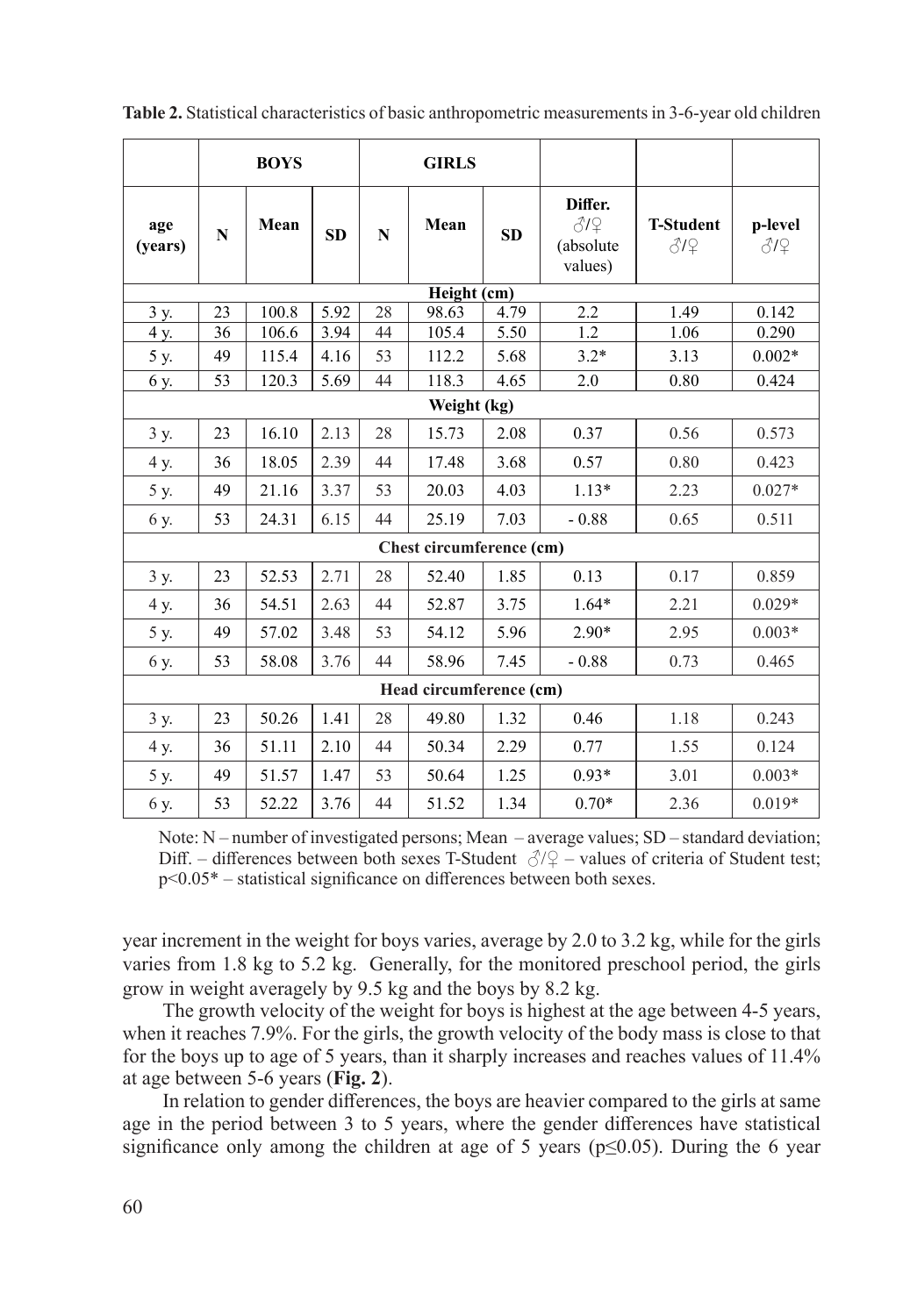

of their growth, the girls are insignificantly heavier than the boys, which is a result in the jump of body mass accumulation in the period between 5**-**6 years as well as to significantly higher weight growth speed for girls during that period (**Fig. 5**).

**Chest circumference** (**Table 2**) is the third main anthropometric indicator, which is used for evaluation of the healthy physical development of the individual in epidemiological studies. Our results show that at age of 3 years, the average chest circumference for boys is  $52.5 \pm 2.7$  cm and for girls it is  $52.4 \pm 1.9$  cm, where at age of 6 years, it reaches values of 58.1  $\pm$  3.8 cm for the boys and respectively, 59.0 $\pm$ 7.5 cm for the girls. Generally, the chest circumference increase by 5.55 cm for boys and by 6.56 cm for girls for the period from 3 to 6 years of age.

For the boys the average year increment of the chest circumference increases between 1.1cm to 2.5 cm, while the growth velocity is highest at age 4-5 years (2.3%) and lowest, respectively, at age between 5-6 years (0.9%).

For the girls, the average year increment of the chest circumference is rather uneven – between 0.5 to 4.8 cm, where the growth velocity varies between 0.4 % for age 3-4 years up to 4.3% for age 5-6 years (**Fig. 3**).

In inter-sex aspect, the boys are with larger chest circumference in comparison to the girls during the age between 3 to 5 years, where the differences have statistical significance among the children at age of 4 and 5 years ( $p<0.05$ ). But during the 6<sup>th</sup> year, the girls insignificantly outrun the boys in terms of that indicator, which is related to the higher average year increment and to the higher growth velocity for the girls in that period (**Fig. 5**).

The **head circumference** (**Table 2**) is the other very important anthropometric indicator for evaluation of the physical development of children.The head circumference of the studied boys at age of 3 years is with average value of  $50.3 \pm 1.4$  cm and for the girls at age of 3 years, respectively  $49.8 \pm 1.3$  cm. For both genders, this indicator grows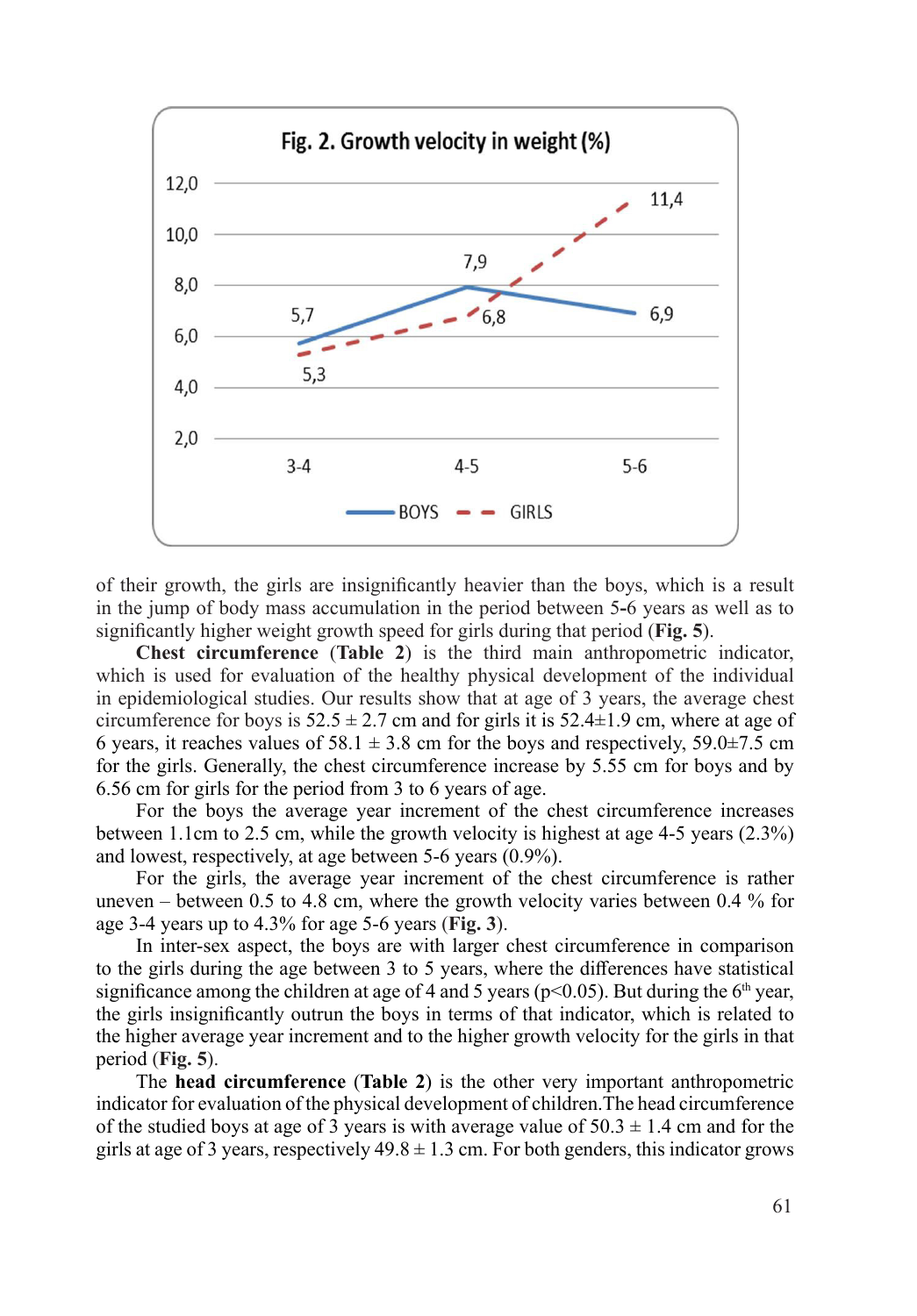

with the age, where at age of 6 years for the boys, it reaches average values of  $52.2 \pm 1$ 3.8 cm and for the girls  $-51.5 \pm 1.3$  cm.

In relation to the average year increment, the most intensive increase of the head circumference for the boys is observed at age between 3-4 years (0.9 cm), and the highest growth velocity during the same period is observed as well – respectively 0.8% (**Fig. 4**).

For the girls, the highest average year increment of the head circumference is observed at age between 5-6 years, which corresponds to the highest growth velocity of the indicator (0.9%) (**Fig. 4**). During the remaining age periods, the head circumference grows with slower rate for both genders, which is characteristic for the head features, and as a result of that, the growth of the head circumference for the entire period for the boys is with average total value of 1.96 cm and for the girls 1.72 cm.

In inter-gender aspect, the boys are with larger head circumference compared to the girls for the entire studied period, where the differences are largest and statistically significant among the children at age between 5 and 6 years (p≤0.05) (**Fig. 5**).

#### Discussion

In this work we present, for the first time, new data of growth of the height, weight, chest and head circumferences of today preschool children from Smolyan region, Bulgaria at age between 3-6 years.

Investigated children in this study are in average age of 3.5, 4.5, 5.5 and 6.5 years. For example, as we write in section Materials, 4 years old children are considered the children at age 4.0 years to 4.99 years. We used this age grouping to be able to make a correct comparison with similar data of other Bulgarian preschool children who are group in the same way [30]. In contrast, in our previous publications we used an age group according to which, for example, 4-year-olds are children aged 3.5 to 4.49 [9]. The age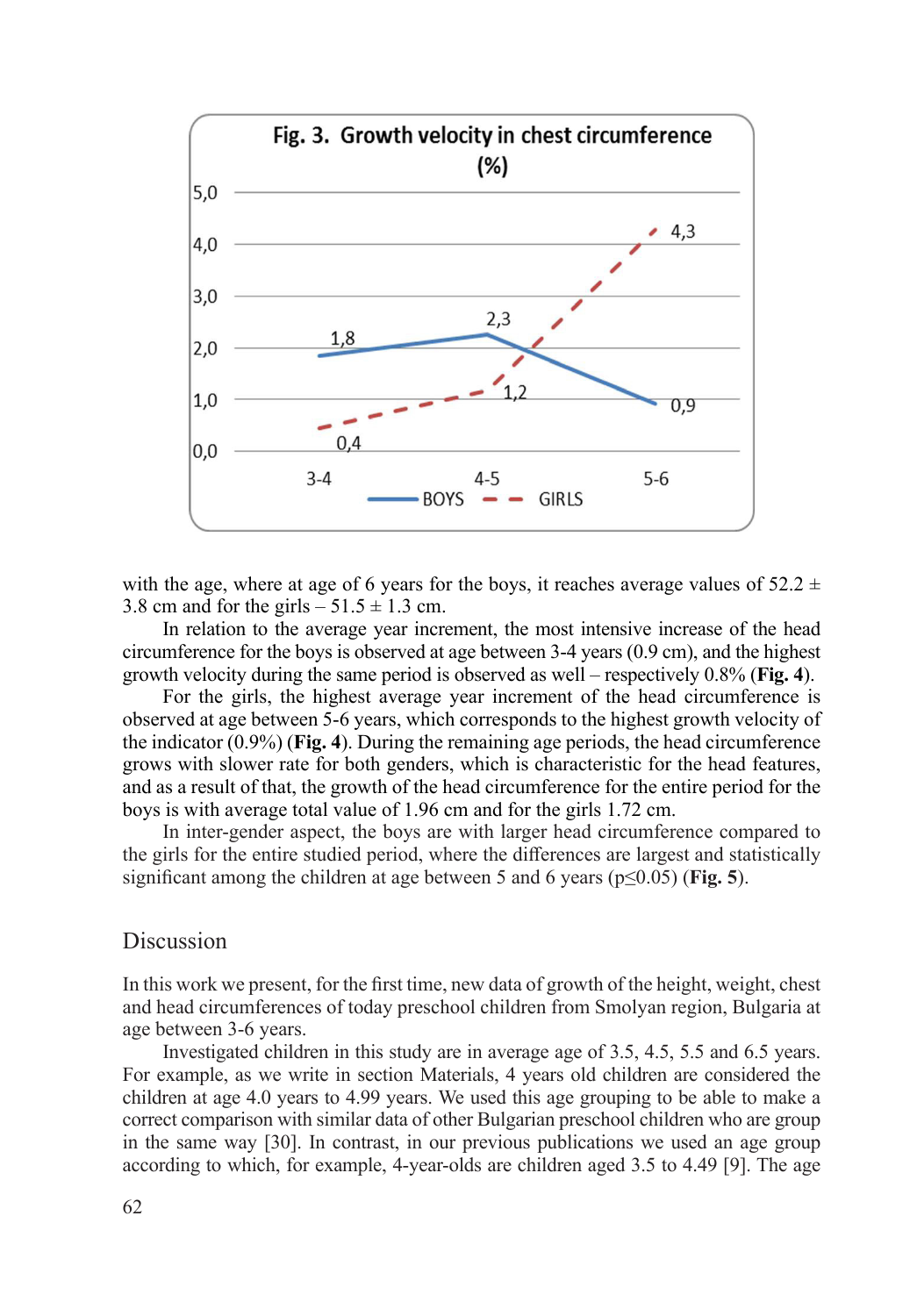

grouping of the data, as well as the few similar data for Bulgarian children in this age period are limiting factors in this study which limited our possibility for comparison of data. The only possible comparison at this stage was with similar data for Sofia city of Zhecheva, Yankova [30], due to the identical research methodology and age grouping.

Anthropometric data on different physical characteristics of children and the dynamics of their growth in preschool age were published earlier by other Bulgarian authors. They mainly affect children from the capital Sofia, Plovdiv and some other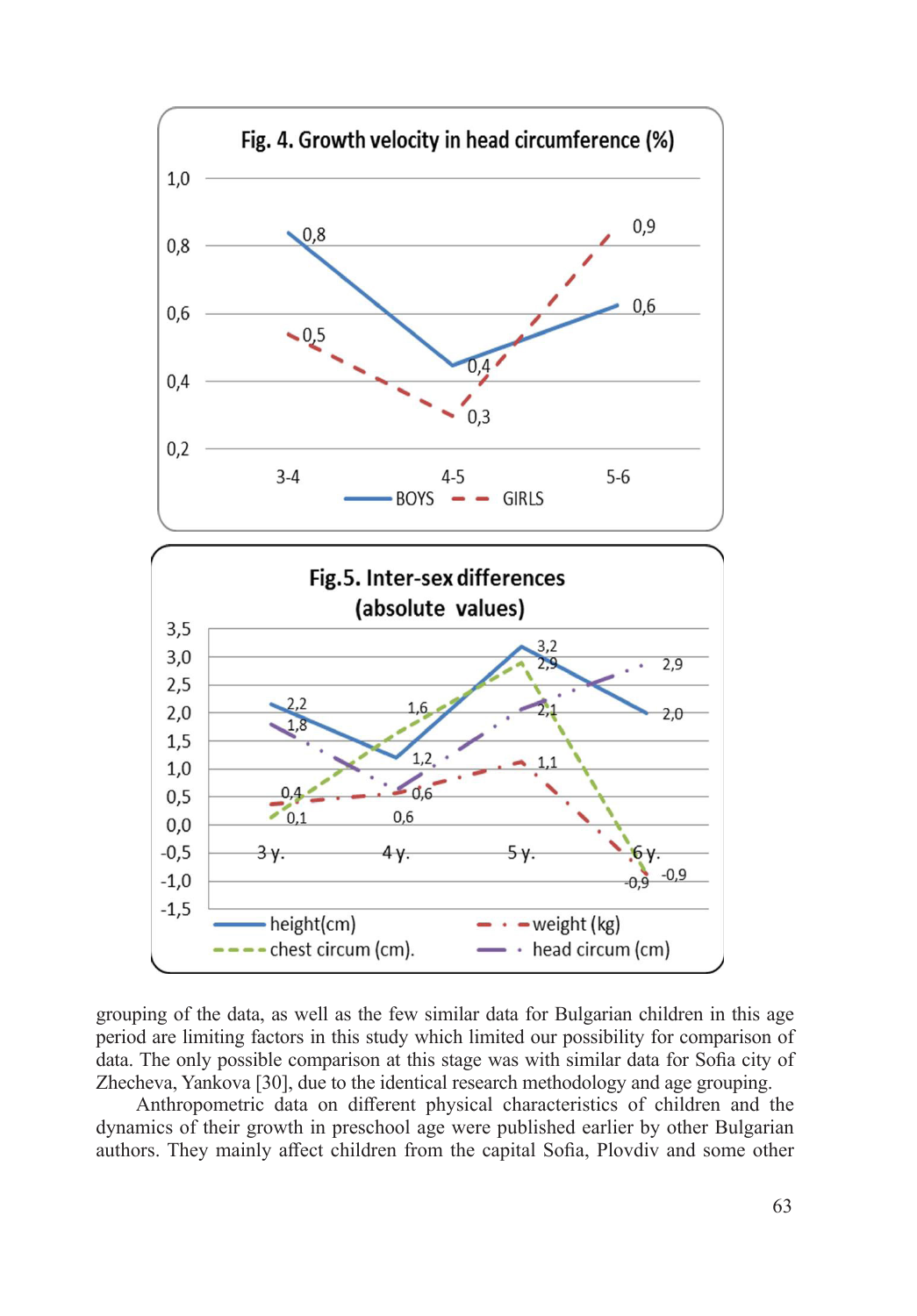towns in Bulgaria [5, 10, 13,14, 15, 16, 18, 20, 21, 24, 25]. Data on children from rural kindergartens are very rare in the native anthropological literature [5]. The data for the children from Smolyan district, aged from 3 to 6 years, studied in the period 1996/1998, were published in our earlier survey [9]. But in general, the anthropometric data for contemporary children in this age group are very rare.

In relation to the growth processes of the studied features during the critical preschool period, our results show unevenness in the growth of various indicators and heterochrony for both genders in relation to almost all features. An intensive growth of the **body height** for both genders is observed, which is characterized by uneven course among the boys and even course among the girls. The largest growth in height is observed at age between 4**-**5 years for both genders.

In relation to weight, the age dynamics is characterized with more even course, where the average annual increase is within the range of 2 to 3 kg, while among the girls, the gaining of body mass during that period is uneven and at age between 5**-**6 years, a sharp growing jump of 5.2 kg on average annual base is observed.

In relation to **chest circumference**, the absolute year increase is smooth and significantly more even among the boys (from 1 to 2.5 cm), while among the girls, once again, we observe unevenness and significant increase in the period between 5**-**6 years. Due to the fact that the chest circumference reflects the growth of the thorax, respectively provides information about the growth process of some body diameters (transversal and sagital diameters of the thorax).

In relation to **head circumference**, reflecting the development of the brain section of the skull, the growth is different in time for the two genders. For the boys, the largest increase of the head circumference takes place at age between 3-4 years, while for the girls, once again, the process takes place at age between 5-6 years.

Our present new data on the height and weight of preschool children in Smolyan region are very close to the data for Sofiapreschool children, published by Zhecheva and Yankova [30]. The comparison that we made with the previously published data of the authors for the body height showed that Smolyan preschool children differ slightly and insignificant in height from their Sofia coevals. The comparison between body weight on children from two territorial groups showed that the current 3**-** and 4**-**year-old boys and the 4**-** and 5**-**year**-**old girls from Smolyan and Sofia have practically the same body weight. But the 5**-**year**-**old and 6**-**year**-**old Smolyan boys are slightly heavier average with 0.8-1.0 kg than their Sofia peers ( $p\geq 0.05$ ). The Smolyan girls are heavier than their Sofia coevals in 6 years of age, when the difference reaches 2.8 kg and is statistically significant ( $p \le 0.05$ ).

In summary, our results about age and gender differences in the dynamics of the growth of the main anthropometric indicators (height, weight, chest and head circumference) show unevenness, heterochrony and gender dimorphism both in relation to the absolute values of the indicators and in relation to the rate of growth and reached growth velocity. While among the boys, the peaks in increase of body height, body weight and chest circumference for the studied period (age 3**-**6 years) match in time and are observed to take place at age between 4**-**5 years, and for the head circumference, at age between 3**-**4 year, for the girls, the increase in the body height is most significant in the period between 3 to 5 years, while their weight, chest and head circumference increase at age between 5 and 6 years of their development. These results are also confirmed by earlier data of other authors [29, 30].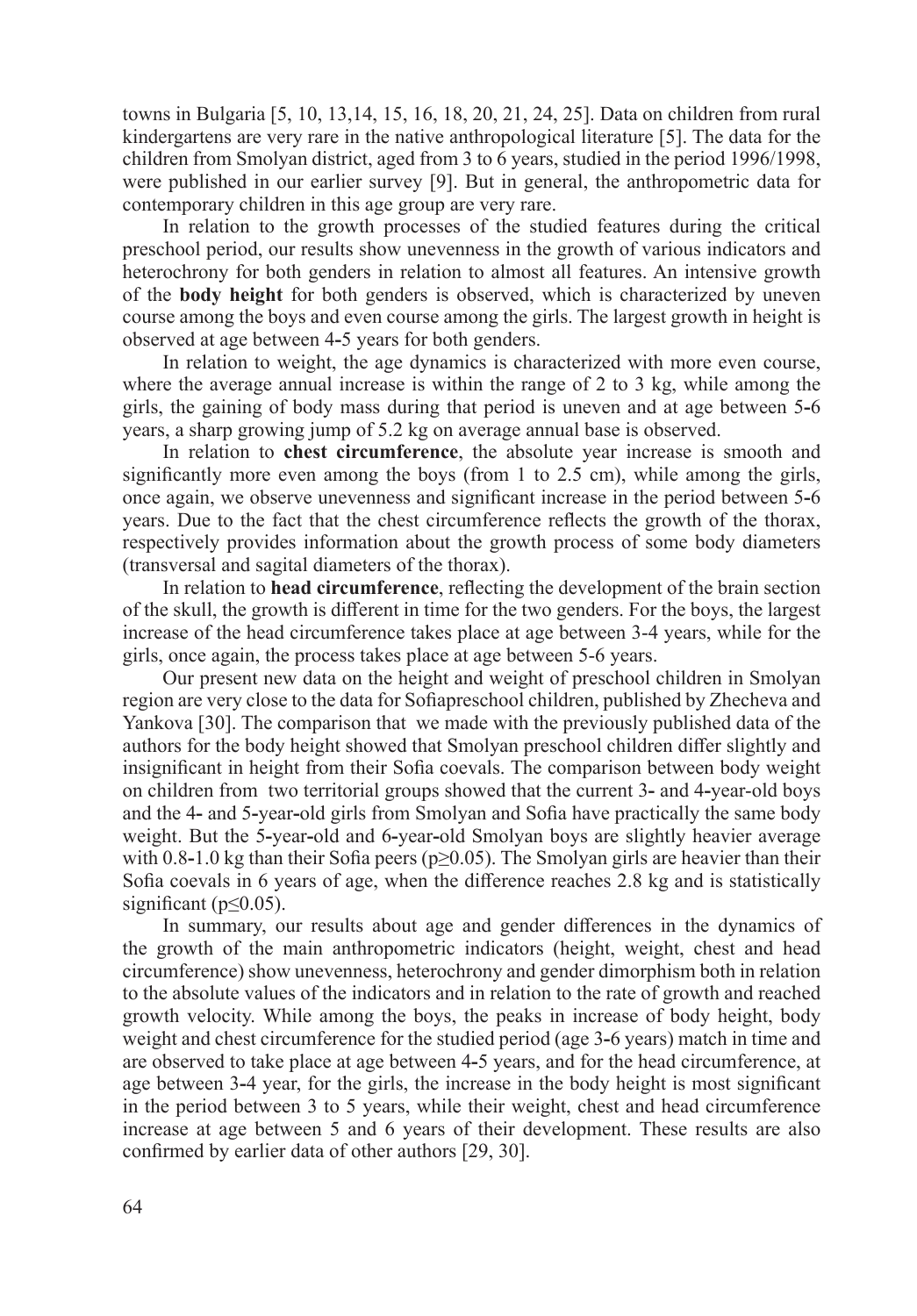Our results confirm uneven and not simultaneous increase of various body segments, uneven and not simultaneous grow rates and pronounced sexual dimorphism in period between 3-6 years of age. It is a more pronounced in boys, both in growth dynamics and in absolute dimensions of the studied measurements.

Our results confirm the general biological regularities of growth in that age and their peculiarity is a reflection of the influence of the hereditary and environmental factors, operating in the studied population.

Our results once again show the complex character of the growth processes, which are presented, in various extent, in the various morphological systems of the body during the different stages of the ontogenesis and are different for the two genders. Most probably these differences are related to the influence of the specific hereditary factors, dominating the growth of the studied indicators in that age as well as with the different ecosensitivity of the body to environmental factors in the earlier critical stages of the development, which will be a subject of our future studies.

*Acknowledgements:* The present study was performed by partial financial support of Fund "Scientific Researches" of Plovdiv University "Paisii Hilendarski", within contracts SP  $17 - FS - 024$  and FP 21– FS – 003.

#### R e f e r e n c e s

- 1. **Andreenko, E., M. Nikolova.** Topical Distribution of the Subcutaneous Fat Tissue on some Parts and Regions of the Body in Children and Adolescents from South Bulgaria. *– Biotechnology & Biotechnological Equipment*, **24** (1), 2010, 342-346.
- 2. **Dundova, R., D. Kalaikov, B. Zahariev.** Influence of some medico-social factors on the physical development of children in Bulgaria up to 3 years of age. ІІ. Influence of education, social group, visit nurseries and the number of children in the family*. – Pediatrics*, **1**, 1991, 79-83. [in Bulgarian].
- 3. **Godina, E.** Dynamics of human growth and development processes: spatial temporal aspects. *DSc Thesis,* Moscow, 2001[In Russian].
- 4. **Martin, R., K. Saller.** Lehrbuch der Anthropologie. Stuttgart: Gustav Fisher Verlag, 1957, 1-661[in German].
- 5. **Mikhov, H., M. Mikhova, A. Kaleva, G. Mandradziev, E. Enev.** The physical development of preschool children from some Plovdiv and Rhodope villages in 1960/1961. *– Hygiene,*  **4**, 1963, 58-65. [In Bulgarian].
- 6. **Mitova, Z.** Influence of Age and Sex on the Growth of Different Body-segments in 9-15-Yearold Schoolchildren from Sofia (Bulgaria). *– Acta morphol. anthropol.,* **26** (3-4), 2019, 81-87.
- 7. **Mladenova, S., M. Nikolova, E. Godina.** Socioeconomic factors and their role in the processes of intragroup differentation of certain morphological characteristics in children and adolescents from the Smolyan region (Bulgaria). *– Proceedings with Scientific papers from Conference Anthropology on the Threshold of the III* Millennium". Moscow, **2***,* 2005, 686-697.
- 8. **Mladenova, S., M. Nikolova.** Intragroup differences in morphological characteristics in children and adolescents from Smolyan region based on social and economic factors. *– Journal of Anthropology*, Sofia, **4**, 2002, 55-58.
- 9. **Mladenova, S.** Anthropological characteristics of the growth and development of children and adolescents from Smolyan region in modern living conditions. *PhD Thesis,* Plovdiv, 2003, 1-199 [In Bulgarian].
- 10. **Mladenova, S.** Influence of some factors on the main indicators of newborns physical development in Smolyan region (1980-2008). – *Anniversary Book «Biological Sciences for a Better Future»*, Plovdiv University, 2012, 171-185. [in Bulgarian].